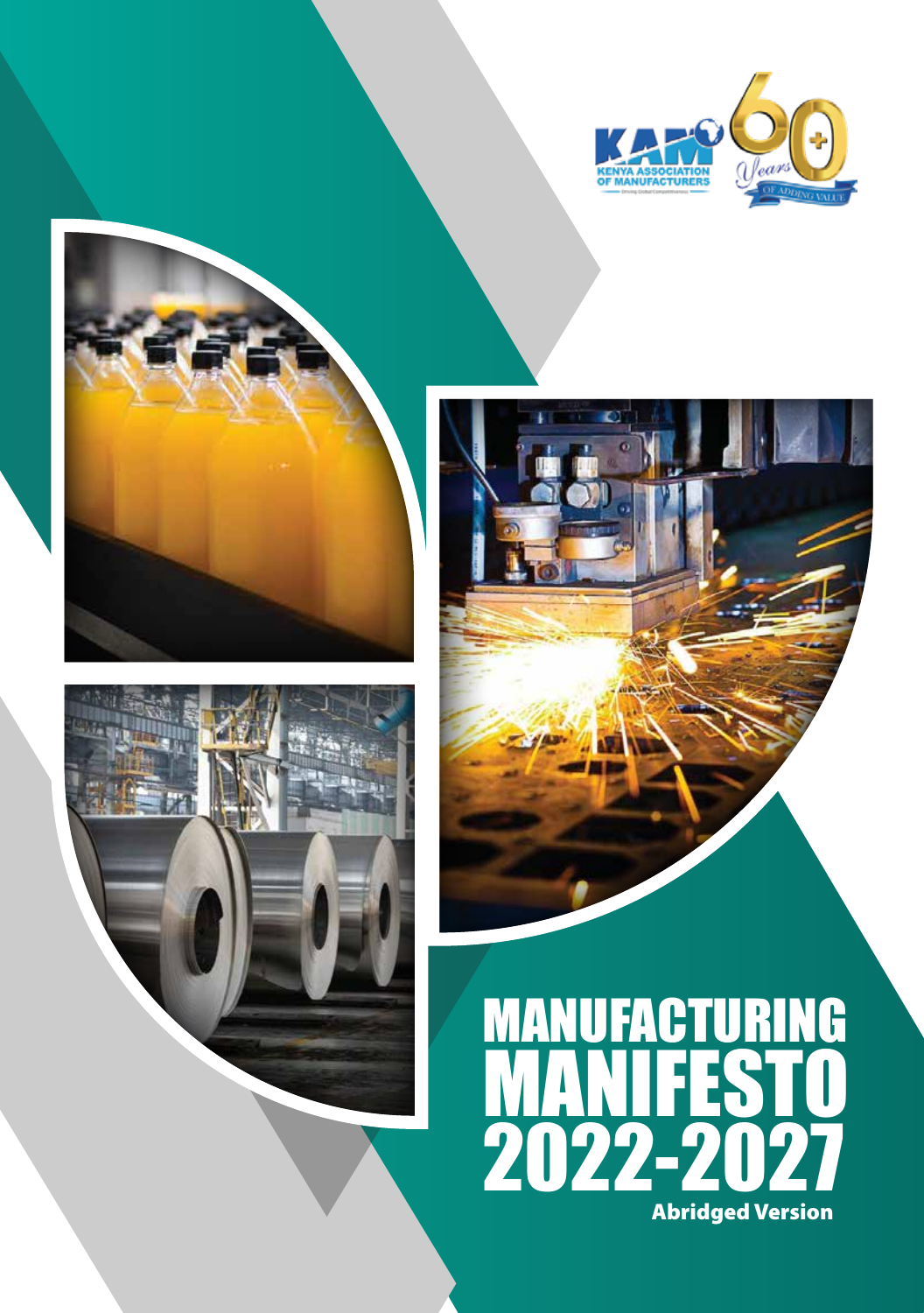# Solutions Matrix - KAM Manifesto

1. Macroeconomic<br>issues

#### Short Term

- 1.1 Both levels of government to adopt best practices in Public Financial Management. This will enable credible budgeting and revenue projections.
- 1.2 Ensure that all public investments by both levels of government are subject to economic appraisal to guarantee value for public finances.
- 1.3 Ensure a stable exchange rate regime which balances the fact that Kenya is a net importing country with a narrow export base.

#### Medium Term

- 1.4 The government to aim at reducing the fiscal deficit to 3 percent of GDP in the period 2022-2027 in line with EAC monetary convergence criteria
- 1.5 Progressively reduce the debt to GDP ratio to a maximum of 50% of the GDP.

#### Long Term

1.6 10% year on year GDP growth rate driven mainly by private consumption. private investments & export growth.

#### Short Term

- 2.1 The new administration should work with KAM to provide a plan to create a coherent economic and social policy structure that would enable hiring, training and deployment of workers throughout the sectors of the economy.
- 2.2 KAM and the new administration can work together to create a practical plan for expansion of jobs in the Manufacturing sector.
- 2.3 Employment tax that does not burden the employer and makes it easy to create employment.

#### Medium Term

- 2.4 Subsidize training in science, technology, engineering, math (STEM)/apprenticeship.
- 2.5 Increase the number of students in tertiary and midlevel colleges.
- 2.6 Support the diversification of curriculum by universities.

#### Long Term

- 2.7 Building working government -industry-university partnerships commonly referred to as the Triple Helix Model.
- 2.8 Backward integration of manufacturing with other sectors to create ancillary, direct and indirect jobs along the value chain/supply chain.

# 2. Creating manufacturing jobs



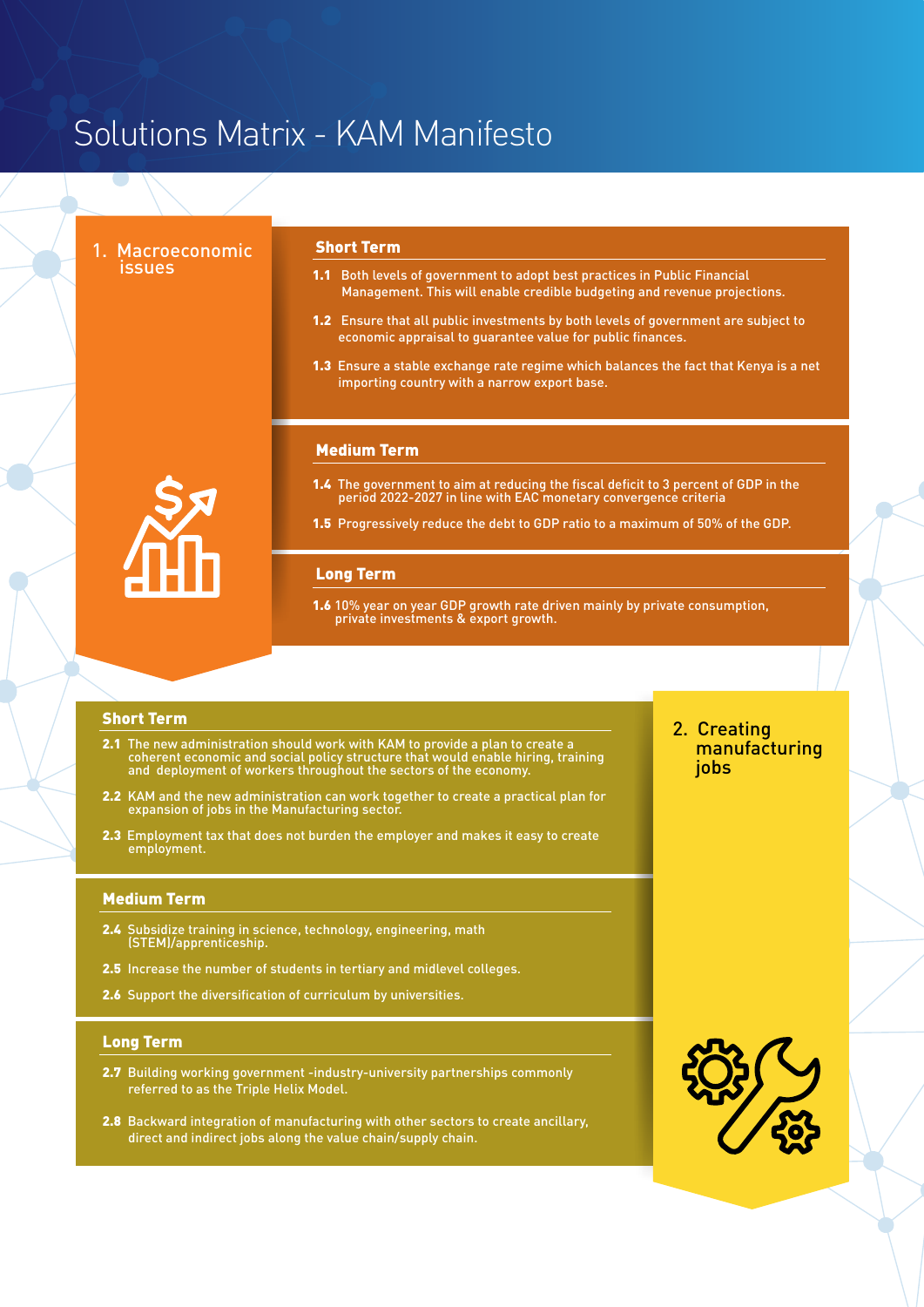3. Raising export intensity of Kenyan manufacturing

### Short Term

- 3.1 Call upon the new administration to financially re-energize KEPROBA.
- **3.2** Work with KAM in reviewing and improving NEDPS with a focus on a monitoring target (12-15% of GDP by 2027).
- 3.3 Recognition of Kenya's export champions by government.
- 3.4 Establish a joint Private-Public Sector Commission to diagnose export-related challenges.
- 3.5 Seek multiple Free Trade Agreements to boost market diversification.
- 3.6 Introduce an Exports Incentive Policy.

#### Medium Term

- 3.7 Work on strategies to embed Kenyan manufacturing firms into regional and global value chains. A major commitment of this strategy is to raise the share of Kenyan manufacturing firms that generate exports sales from 6% as identified by the World Bank's Enterprise Survey of 2018 to an aspirational level of 20% by 2028.
- 3.8 Increasing labour and total factor productivity in the manufacturing sector.
- 3.9 Utilize the Privatization Policy to raise FDI.
- 3.10 Harmonization of EAC domestic taxes and policies that have created trade asymmetry due to growth of contraband.



- 3.11 Raise Kenya's exports value-add through export quantum increase & medium/high technology products.
- 3.12 Make Kenya an African export superpower.

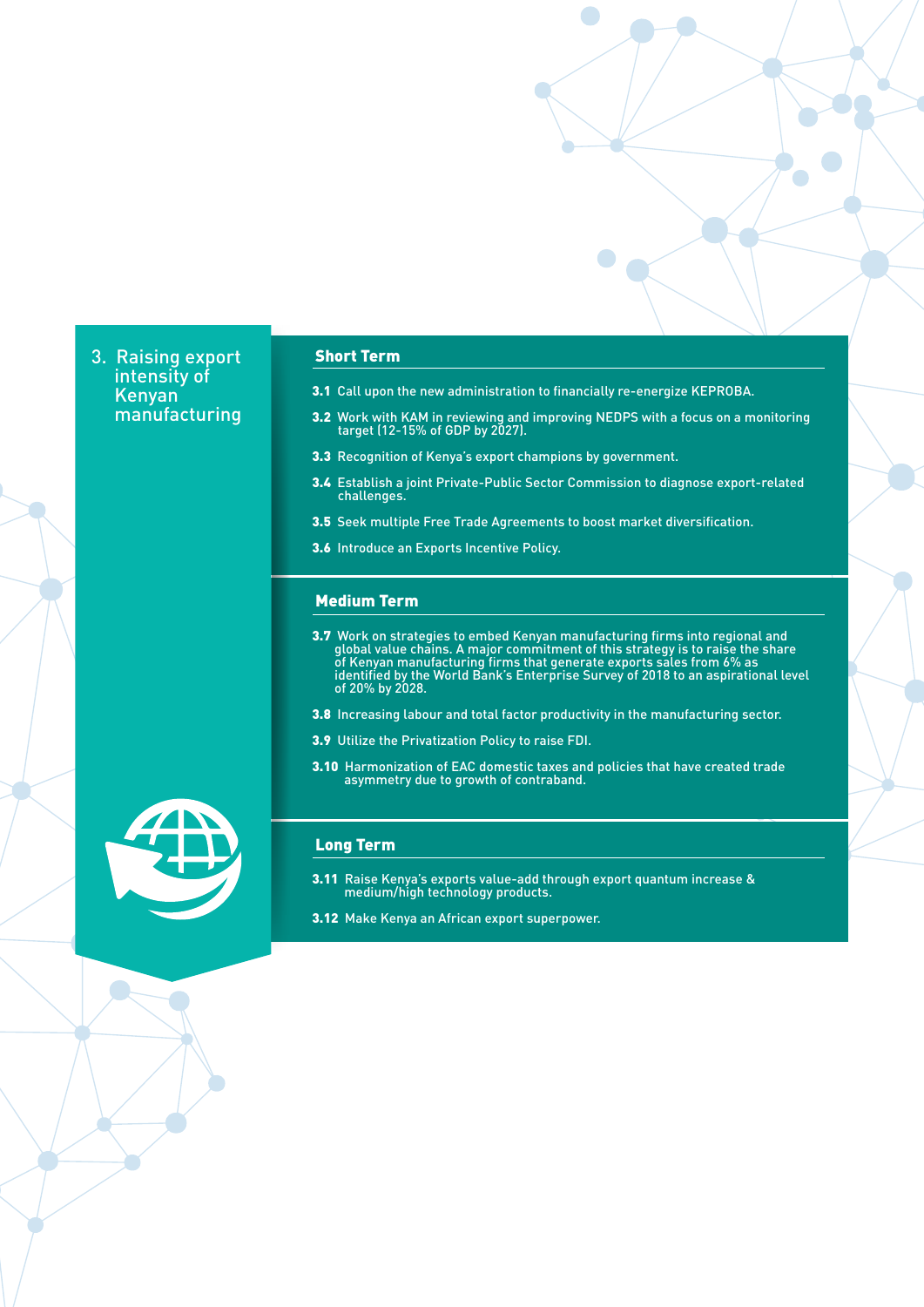#### Short Term

- 4.1 Assent and enact the Public Participation Bill which is at its 2nd Reading in Parliament.
- 4.2 All levies and charges by national government agencies and any changes to be made under the Miscellaneous Fees and Levies Act, 2016 to support the predictability of the regulatory environment in Kenya through the following amendments:

 Introduce a new Section 4A to read as follows: *Notwithstanding any provisions of any other law, no levy, fee or charge shall be imposed by a national Government agency unless provided for under this Act.*

- 4.3 Allowing competition between SGR and road transport for goods imported through the Port of Mombasa.
- 4.4 Ensure efficiency in port operations by establishing a benchmark against the world's best ports in Singapore and Hong Kong.
- 4.5 Reduce the cost of construction permits and time taken to obtain them to not more than 30 days.

#### Medium Term

- 4.6 Establish an objective monitor on regulatory burden on manufacturing and publish it.
- 4.7 Privatize port management across all Kenyan ports.
- 4.8 Introduce Better Regulation Commission to review and reduce regulatory burdens by 50%.

#### Long Term

- 4.9 Carry out regulatory reforms to address overlaps, duplications, rates for fees and charges amongst regulatory agencies.
- 4.10 Establish a uniform high level government approval process for any regulatory agency imposing corrective measures touching on business.
- 4.11 Establish a digitized One-Stop Regulatory Shop bringing together National and county agencies to help in reducing overlaps, duplications and excess fees **Example 18 Section 8 charges.**



5. Raising investment in

#### Short Term

- manufacturing 5.1 Increase the use of mutual recognition agreements and the international standards and certification procedures.
	- 5.2 Increase investor certainty and transparency by hastening decision for work permit applications.
	- 5.3 Adjust excise tax for inflation only once every five years to allow for organic growth, reduce incentives to engage in illicit trade and improve Kenya's FDI attractiveness.

### Medium Term

- 5.4 On FDI related to joint ventures, limit government conditions, and allow Kenyan firms to undertake due diligence.
- 5.5 Establish a National Investments Council with a sunset clause.

#### Long Term

5.6 Provide a predictable foreign investment strategy

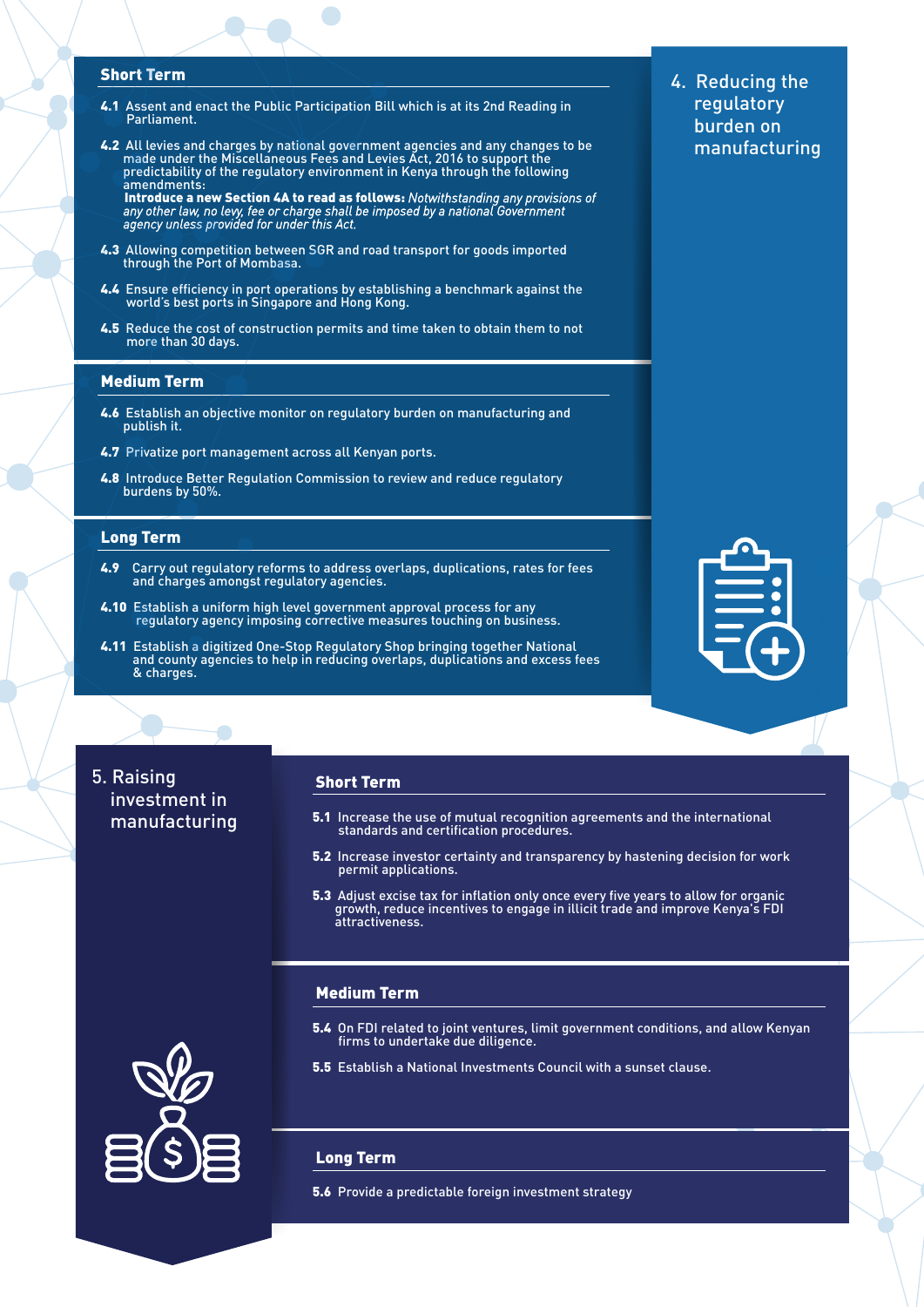#### Short Term

6.1 Law and Order- Ensure faster case resolution at courts and tribunal levels for commercial disputes.

#### Medium Term

- 6.2 Investing and attracting Investment in Research and Development.
- 6.3 Develop sector-wide Industrial policies that target broad sectors by improving their business environment.
- 6.4 Strengthen Kenya's national supply chain to prevent disruptions from COVID-19 or other global shocks and geopolitical risks.

#### Long Term

6.5 Provide required manufacturing specific infrastructure, including provision of an efficient logistical ecosystem and improving the ease of setting up of a manufacturing plant (at county and national levels).

6. Providing public goods for manufacturing

 $\Box$ 

# 7. County **Industrial Competitiveness**

#### Short Term

- **7.1** Develop a County Industrial Competitiveness Index to assess the first two cycles of Devolution and present actionable recommendations fo the third phase.
- 7.2 Inclusion of manufacturing centric agenda in the third generation County Integrated Development Plans (CIDPs).
- **7.3** Implement the National Policy on County Governments Own Source Revenue. 2016 and enact the County Government (Tax Regulation) (Draft) Bill, 2016.
- 7.4 Formulate the Tariffs and Pricing Policy and supporting legislation to guide predictable imposition of levies, fees and charges as a legal requirement under section 120 of the County Governments Act, 2012.

#### Medium Term

- 7.5 Develop a model county industrial policy anchored on National Industrial Policy.
- 7.6 KAM, national Government and the Council of Governors (CoG) to jointly develop a business-led initiative to deliver world class clusters.

## Long Term

7.7 Operationalize manufacturing-centric county regional economic blocs.

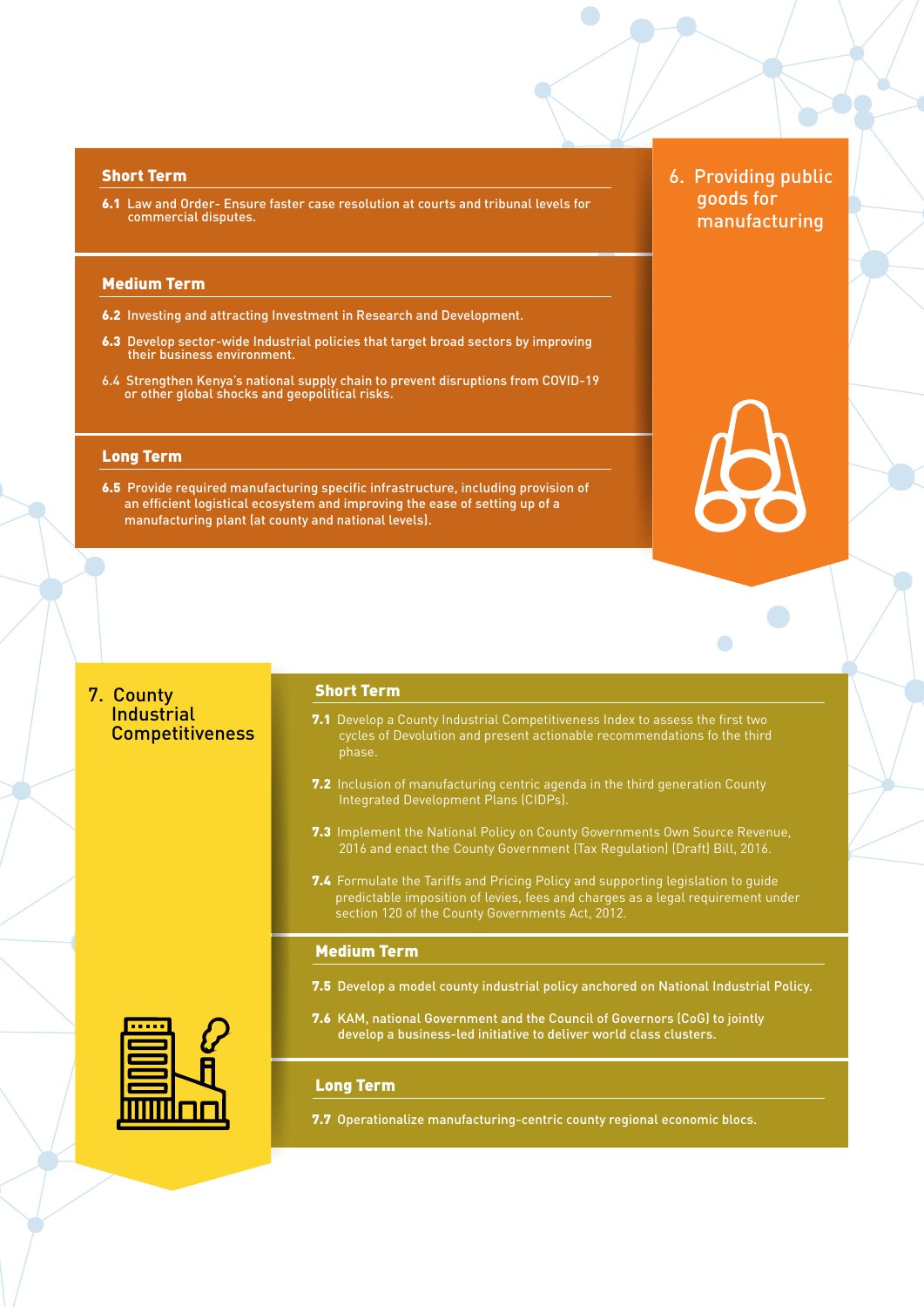#### Short Term

- 8.1 Implement National Taxation Policy aimed at enhancing certainty and predictability, reducing the number of taxes, reducing levels of taxation, reducing reliance on direct taxes, broadening tax base, automating tax collection, increase use of iTax, and introduce transitional clauses for new taxes.
- 8.2 Revert Investment Deduction Allowance to 100%/150% to spur county industrial agenda.
- 8.3 Adopt a principle of taxing final goods, rather than taxing raw materials and intermediate goods.
- 8.4 Ensuring that there are no erratic changes to Kenya's Tax code.
- 8.5 Remove 16% Value Added Tax (VAT) on plant and machinery.
- 8.6 Earnings Before Interest, Taxes, Depreciation and Amortization (EBITDA) - Limit interest deductibility to be the greater of:
	- 30% of EBITDA
	-
	- 12% of assets
	- KES 400 million
	- Allow excess interest to be carried forward for up to 5 years.
	- Apply the deductibility limits to net interest, not gross interest.
	- Apply the deductibility limits only to entities with foreign borrowings
- 8.7 Abolish double taxation at the county and national government levels for services including vehicle branding, cold storage as well as cess on agriculture and horticulture products.
- 8.8 Limit the use of excise taxes and levies only to goods that damage public health or the environment.
- 9. Fully implement existing manufacturing -centric policies

# &

**Establish**  monitoring, evaluation and learning frameworks



#### Short Term

- 9.1 Local Content Policy
- 9.2 Buy Kenya Build Kenya (BKBK) strategy
- 9.3 National Trade Policy
- 9.4 Integrated National Export Development & Promotion Strategy
- 9.5 Automotive Policy
- 9.6 Draft Public Procurement & Asset Disposal Policy
- 9.7 Draft National Taxation Policy

## Medium/Long Term

National Industrialization Policy

8. Effective and pro-industry national taxation structure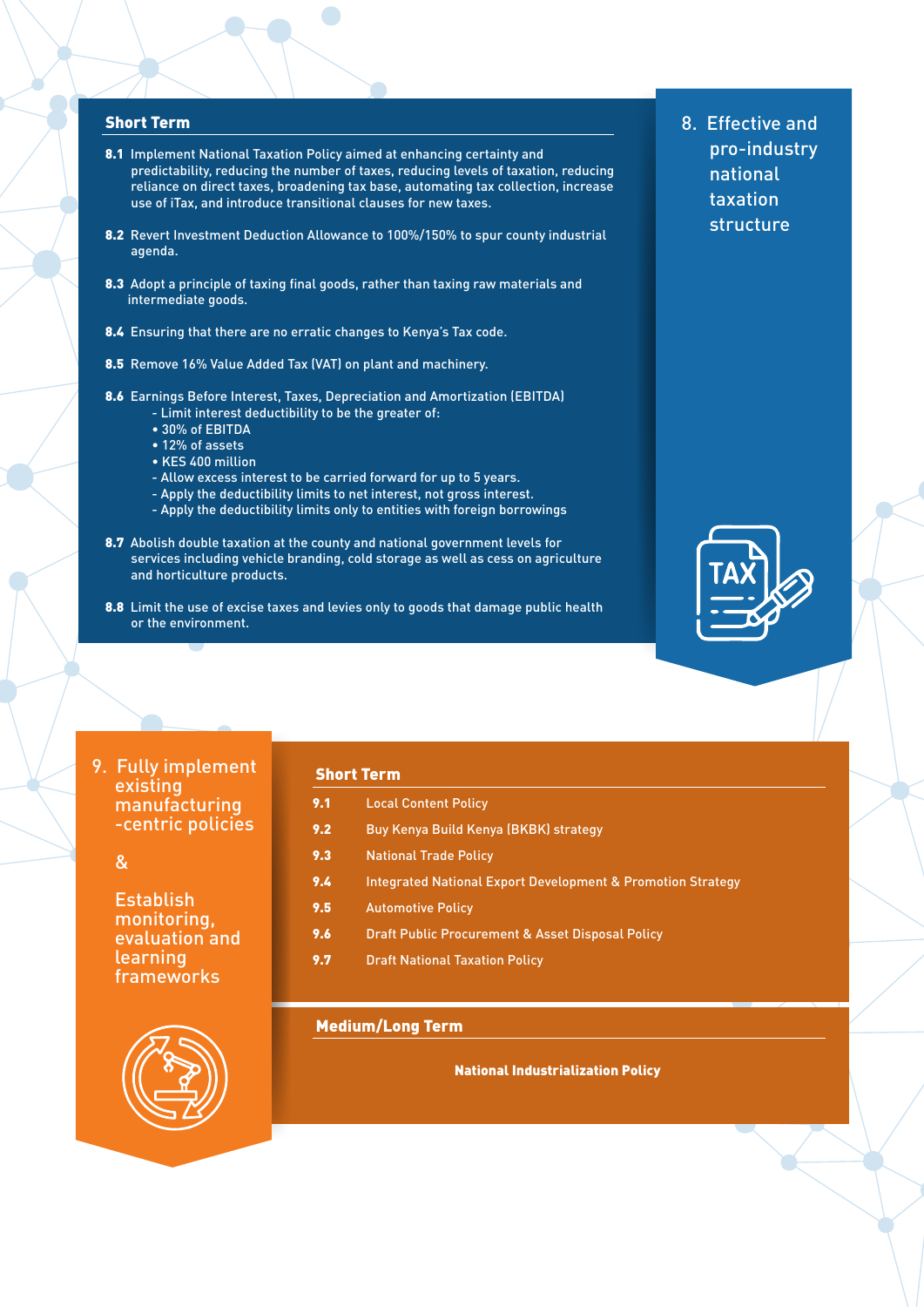# **Who we are**

Established in 1959, Kenya Association of Manufacturers (KAM) is a representative of manufacturing and value-add industries in Kenya. The Association has grown into a dynamic, vibrant, credible Association that unites industrialists and offers a common voice for businesses.

We have been front and centre in driving fact-based policy advocacy towards the formation of industrial policies to strengthen and support the country's economic development. Through fact-based advocacy, KAM partners with Government and its associated agencies to ensure a dynamic and flourishing manufacturing sector in Kenya, to realize a double-digit contribution to GDP.

# **Our Vision**

To be a World Class BMO that effectively delivers services to its members

# **Our Mission**

To promote competitive and sustainable local manufacturing

# ©2022. All Rights Reserved

A publication of the Kenya Association of Manufacturers (KAM)